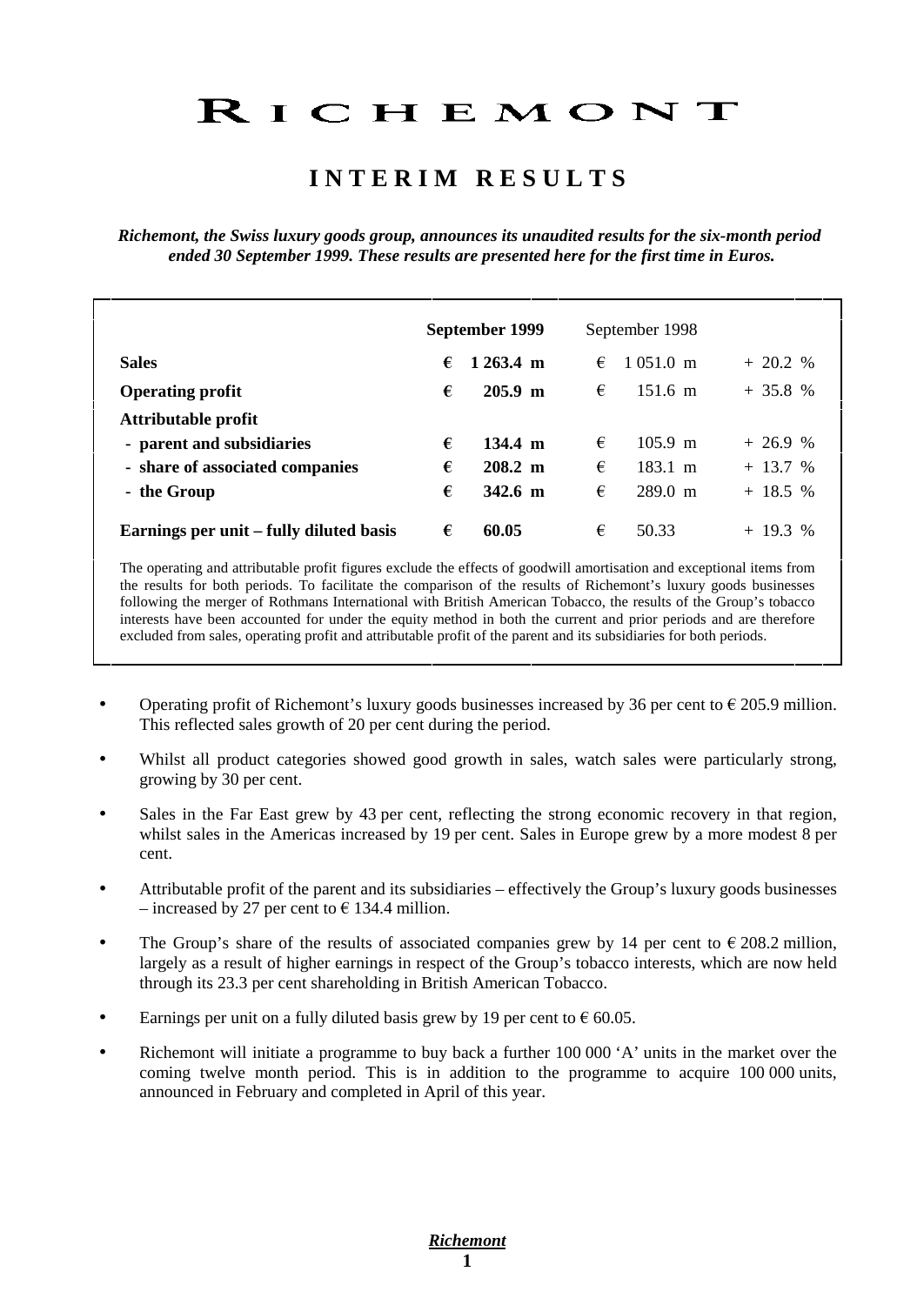#### **Business review**

#### **Luxury goods – sales and operating profit**

Operating profit of Richemont's luxury goods businesses increased by 36 per cent to  $\epsilon$  205.9 million, reflecting sales growth of 20 per cent due to strong watch sales and the continued recovery in Asian markets. In addition, the strength of the US dollar and the yen has had a beneficial effect on sales and gross margin, the latter having increased by 1.3 percentage points to 65.3 per cent.

|                         | September 1999<br>$\epsilon$ m | September 1998<br>$\epsilon$ m |                              |
|-------------------------|--------------------------------|--------------------------------|------------------------------|
| <b>Sales</b>            | 1 263.4                        | 1 0 5 1 .0                     | 20.2<br>%<br>$+$             |
| Cost of sales           | (438.0)                        | (378.2)                        | 15.8<br>%<br>$+$             |
| Gross margin            | 825.4                          | 672.8                          | 22.7<br>$\frac{0}{0}$<br>$+$ |
| Net operating expenses  | (619.5)                        | (521.2)                        | 18.9<br>$\%$<br>$+$          |
| <b>Operating profit</b> | 205.9                          | 151.6                          | 35.8<br>$\frac{0}{0}$<br>$+$ |
|                         |                                |                                |                              |

The 19 per cent increase in operating expenses is largely due to continued investment in the brands – being principally the cost of retail expansion and publicity expenses associated with new products, partly offset by cost reductions at Alfred Dunhill. The operating profit margin in the period increased from 14.4 per cent to 16.3 per cent.

#### **Sales by region**

|          | September 1999<br>$\epsilon$ m | September 1998<br>$\epsilon$ m |                     |
|----------|--------------------------------|--------------------------------|---------------------|
| Europe   | 485.6                          | 451.7                          | 7.5<br>%<br>$+$     |
| Far East | 485.3                          | 340.1                          | 42.7<br>$\%$<br>$+$ |
| Americas | 256.7                          | 216.5                          | $+ 18.6$<br>%       |
| Other    | 35.8                           | 42.7                           | $-16.2$<br>$\%$     |
|          | 1 263.4                        | 1 0 5 1 .0                     | $+ 20.2$<br>$\%$    |
|          |                                |                                |                     |

Sales in the Far East increased by 43 per cent over the prior period, reflecting a good performance in Japan and the speed with which domestic sales elsewhere in the Asia-Pacific region have recovered from the economic difficulties of the two previous years. Cartier continues to benefit from an exceptionally strong brand image in Japan and remains the main contributor to the increased sales in that market. The underlying growth achieved in the domestic markets has been supported by a return to growth in the important Japanese tourist market which has benefited sales not only in the other Asian markets but also in the tourist destinations of Europe and the Americas.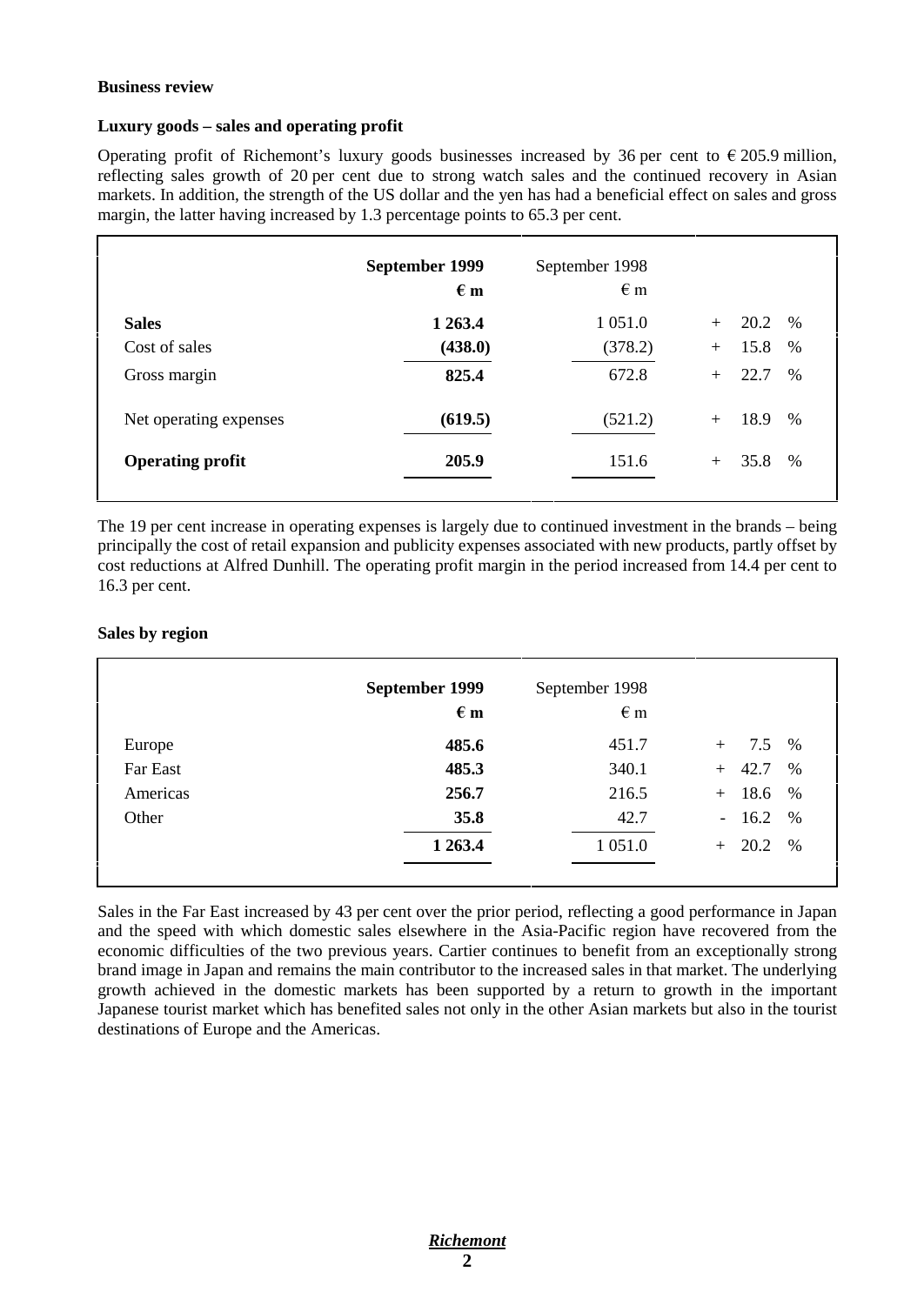Sales in Europe in the first few months of the year were lower than expected. However, performance has improved over the summer months and the growth achieved for the first half year as a whole reflects increasingly favourable economic conditions in most of the major markets. In the Americas, growth of 19 per cent largely reflects the success of new products and increased domestic demand which continued to benefit from the strong US economy. In addition, increased levels of tourism have contributed to the improvement in the retail business, particularly in Hawaii.

|                            | September 1999<br>$\epsilon$ m | September 1998<br>$\epsilon$ m |                        |
|----------------------------|--------------------------------|--------------------------------|------------------------|
| Jewellery                  | 240.1                          | 211.1                          | 13.7<br>$\%$<br>$+$    |
| Gold and jewellery watches | 291.0                          | 251.1                          | 15.9<br>%<br>$+$       |
| Other watches              | 309.1                          | 210.8                          | 46.6<br>%<br>$+$       |
| Leather goods              | 115.5                          | 96.8                           | 19.3<br>$\%$<br>$+$    |
| Writing instruments        | 102.7                          | 85.9                           | 19.6<br>%<br>$+$       |
| Menswear                   | 60.1                           | 51.5                           | 16.7<br>%<br>$+$       |
| Other                      | 144.9                          | 143.8                          | 0.8<br>%<br>$+$        |
|                            | 1 263.4                        | 1 0 5 1 .0                     | 20.2<br>$\%$<br>$^{+}$ |

#### **Sales by product line**

In terms of product analysis, sales of new and gold jewellery items have increased significantly, reflecting growth in sales of established ranges together with the continued success of Cartier's strategy of increasing its share of the gold jewellery market with innovative new products. The major development in the first half has been the success of "Nouvelle Vague", an original concept combining highly contemporary pieces of both new and gold jewellery. Sales of high jewellery pieces were below last year's levels, partly in anticipation of the launch of a new collection by Cartier. Overall, jewellery sales in the first half grew by 14 per cent reflecting the strong growth in sales of new and gold jewellery offset by the decrease in sales of high jewellery pieces.

Successful new product launches have also contributed to a 16 per cent increase in sales of gold and jewellery watches in the first six months. This is a product line which is particularly important in the Far Eastern markets and brands such as Piaget and Vacheron Constantin, as well as Cartier, have therefore shown particularly good increases as a result of increased demand in the region.

The Group's brands have been particularly successful in exploiting the trend in the watch market towards white metals such as platinum, white gold and steel. This has been evident from the 47 per cent increase in sales of other watches in the first half of the year. Following on from the successful launches of the Cartier "Pasha" and "Tank Française" steel models and the "Overseas" range by Vacheron Constantin in previous years, the first half included new developments in many of the group's steel watch lines. These included the launches of the innovative "Tank Basculante" from Cartier and the "CapeLand" from Baume & Mercier, both of which produced sales ahead of expectations.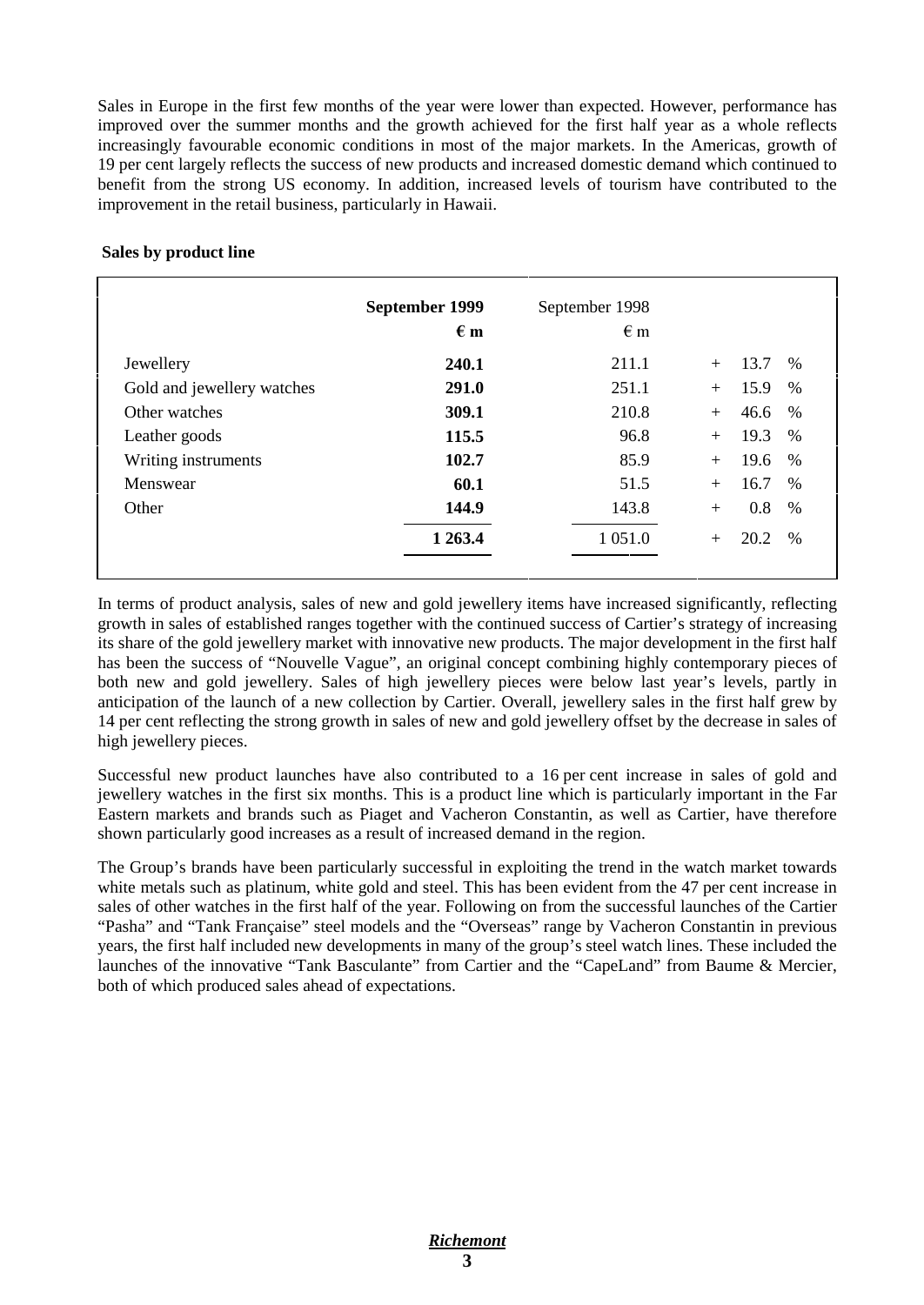Leather goods sales are particularly sensitive to trends in the Far Eastern tourist markets and the increase of 19 per cent over last year is a reflection of the increased demand in that region compared to a particularly depressed comparative period. This underlying growth has been stimulated by significant new product launches, including those by Alfred Dunhill.

Sales of writing instruments have returned to growth in the first half year, increasing by 20 per cent, largely due to better performance in the Far East and the introduction of new product lines. These included the "Diabolo du Cartier" and the range of special products launched to celebrate the  $75<sup>th</sup>$  anniversary of the Montblanc's "Meisterstuck" range.

Menswear sales have shown good growth at Hackett and Sulka, whilst the improvements made in the Alfred Dunhill collections are beginning to be reflected in increased sales. Overall, menswear sales in the first six months are 17 per cent over last year.

|                 | September 1999<br>$\epsilon$ m | September 1998<br>$\epsilon$ m |                  |
|-----------------|--------------------------------|--------------------------------|------------------|
| Retail sales    | 492.9                          | 396.6                          | $+$ 24.3<br>%    |
| Wholesale sales | 770.5                          | 654.4                          | $+$ 17.7<br>$\%$ |
|                 | 1 2 6 3 .4                     | 1 0 5 1 .0                     | $+$ 20.2<br>$\%$ |
|                 |                                |                                |                  |

#### **Sales by distribution channel**

The continued strong growth in sales through the retail network is primarily due to the success achieved with sales of jewellery and gold and jewellery watches, which are primarily sold through the Group's own stores and boutiques, the selective increase in the number of retail outlets and increased demand in the Far East. In the first six months of the year, 18 new outlets were opened, the main development being the opening of retail outlets by five of the Group's brands in one block on Madison Avenue in New York as part of a single project. The results of this project are being carefully monitored with a view to similar investments in the future.

Sales through the wholesale distribution network increased by 18 per cent in the first six months, primarily as a result of the success of new products, complemented by increased domestic demand in Far Eastern markets and the effect of increased Japanese tourism on duty free sales world-wide.

#### **Van Cleef & Arpels**

In May 1999, Richemont acquired a controlling interest in Van Cleef & Arpels, one of the world's leading brands in the field of high jewellery. The results of the Group for the period do not reflect any contribution from the company, which will be consolidated for the first time in the Group's results for the second six months of the current financial year. The investment is carried in the Group balance sheet at 30 September 1999 as a long-term investment.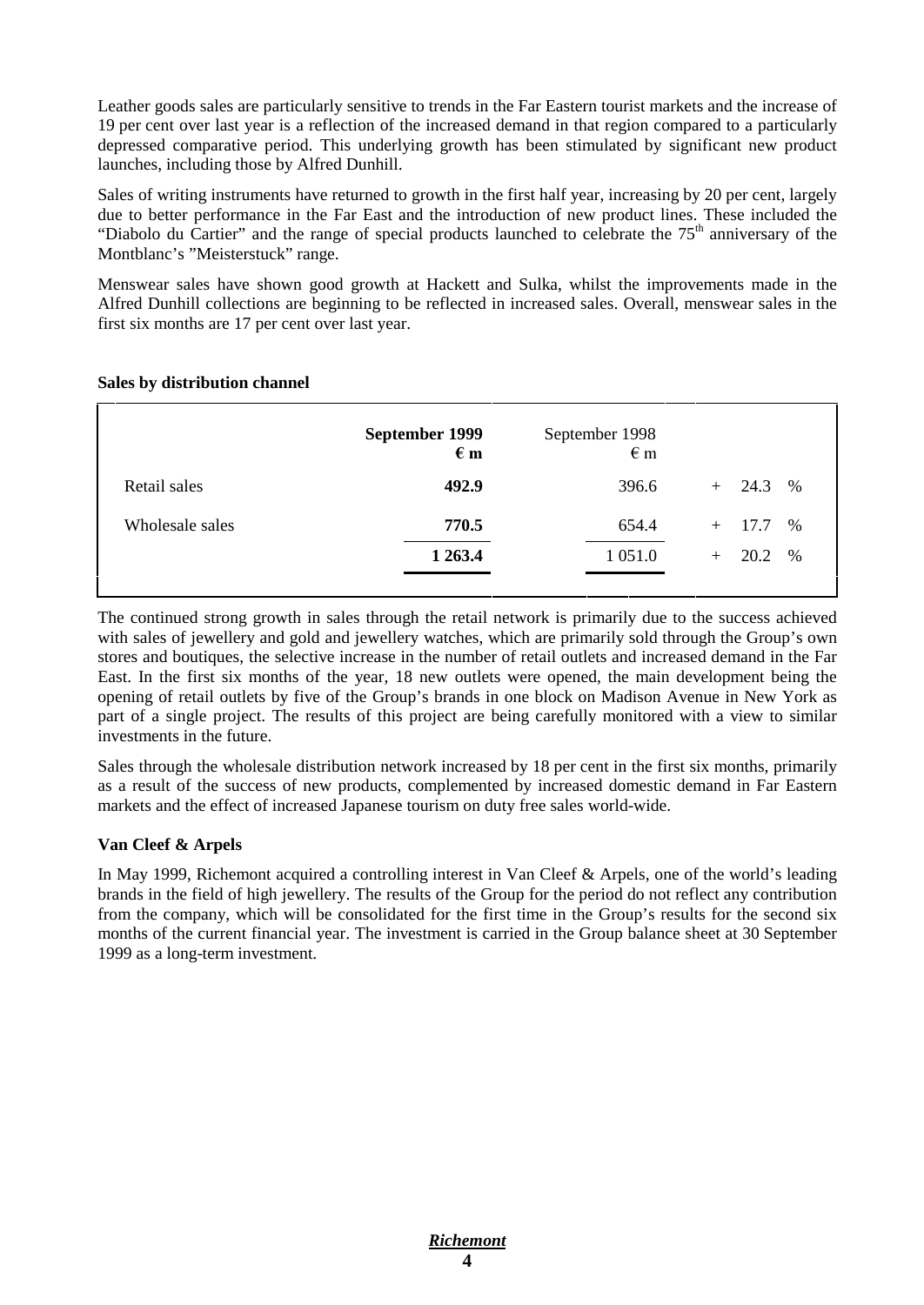#### **Change in basis of accounting for associated companies**

Richemont's share of the results of associated companies was previously reported within the operating profit, net investment expense, taxation and minority interest captions of the Group's profit and loss account. Following the merger of Rothmans International with British American Tobacco in June of this year, the Board has decided to adopt a revised presentation of the results of associated companies which will provide users of the financial statements with greater transparency in analysing the results of the luxury goods businesses. The Group's share of the attributable profit of associated companies is now presented as a separate caption within the profit and loss account. This is supplemented by the extensive financial information made available by those companies through their own annual and quarterly reporting to shareholders.

To facilitate comparability, the Group's 66.7 per cent interest in Rothmans International held during the six months to 30 September 1998 and the two month period up to end May 1999 has been reflected in this report using the equity method and reflected in the Group's share of the results of associated companies. The 'Attributable profit of the parent and its subsidiaries' presented below therefore relates solely to Richemont's luxury goods operations and does not include the results of the tobacco business in either period.

#### **Consolidated profit and loss account**

The summary profit and loss account as well as the earnings per unit information set out below is presented on an adjusted basis, which excludes the effects of goodwill amortisation and exceptional items from the results for both periods. A reconciliation of this profit and loss account to the Group's results on a reported basis is presented as an attachment to this announcement.

|                                                           | September 1999 | September 1998<br>Proforma |
|-----------------------------------------------------------|----------------|----------------------------|
|                                                           | $\epsilon$ m   | $\epsilon$ m               |
| <b>Operating profit</b>                                   | 205.9          | 151.6                      |
| Net investment expense                                    | (10.8)         |                            |
| <b>Profit before taxation</b>                             | 195.1          | 151.6                      |
| Taxation                                                  | (60.1)         | (45.2)                     |
| <b>Profit after taxation</b>                              | 135.0          | 106.4                      |
| Minority interests                                        | (0.6)          | (0.5)                      |
| Attributable profit of the parent and<br>its subsidiaries | 134.4          | 105.9                      |
| Share of attributable profit of associates:               | 208.2          | 183.1                      |
| British American Tobacco / Rothmans International         | 216.9          | 190.1                      |
| $Canal+$                                                  | (4.0)          | (2.9)                      |
| <b>Hanover Direct</b>                                     | (4.7)          | (4.1)                      |
| <b>Attributable profit of the Group</b>                   | 342.6          | 289.0                      |
| Earnings per unit - basic                                 | € $60.63$      | € 50.33                    |
| Earnings per unit - fully diluted                         | € 60.05        | € 50.33                    |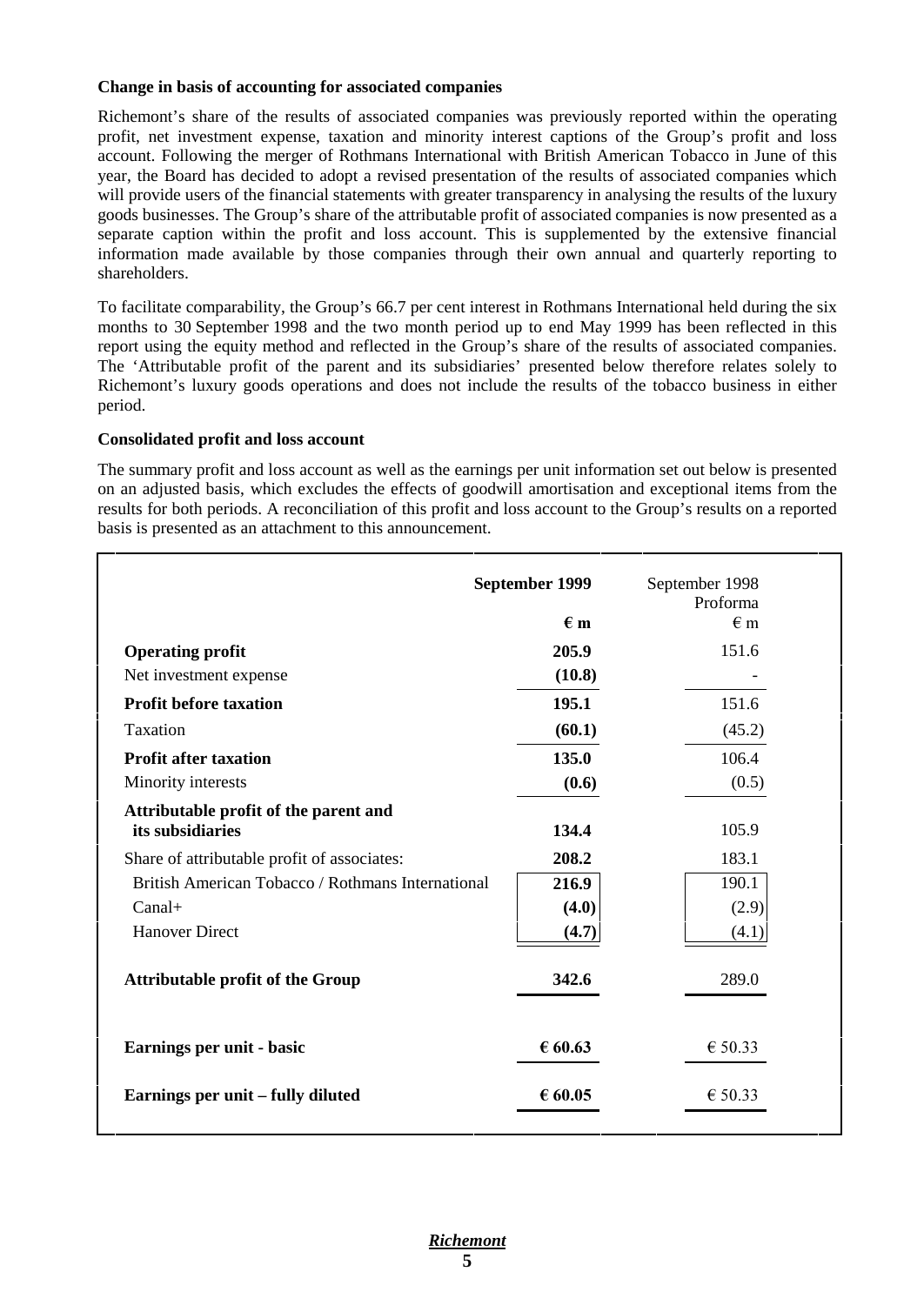Net investment expense increased to  $\epsilon$  10.8 million in the period under review, no net charge having arisen in the comparative period. The movement largely reflects interest relating to the outflows of funds in respect of the unit buy-back and the acquisition of Van Cleef & Arpels during the period.

The Group's overall taxation rate increased marginally to 30.8 per cent.

The attributable profit of the parent and its subsidiaries increased by  $\epsilon$  28.5 million or some 27 per cent to  $\epsilon$  134.4 million. This reflects the 36 per cent growth in operating profit in the period, offset to a degree by higher financing and taxation costs.

#### **Earnings per unit**

Basic earnings per unit is calculated by reference to the weighted average number of units outstanding during the period of 5 650 963 units, taking into account the effects of the buy back of 100 000 units implemented during March and April 1999, and the attributable profit of the Group on an adjusted basis of  $\epsilon$  342.6 million for the period.

Fully diluted earnings per unit is calculated by reference to 5 742 000 units outstanding and attributable profit on an adjusted basis for the period of  $\epsilon$  344.8 million which reflects the notional additional interest of  $\epsilon$  2.2 million which would have accrued to the company had the full number of shares been outstanding during the period.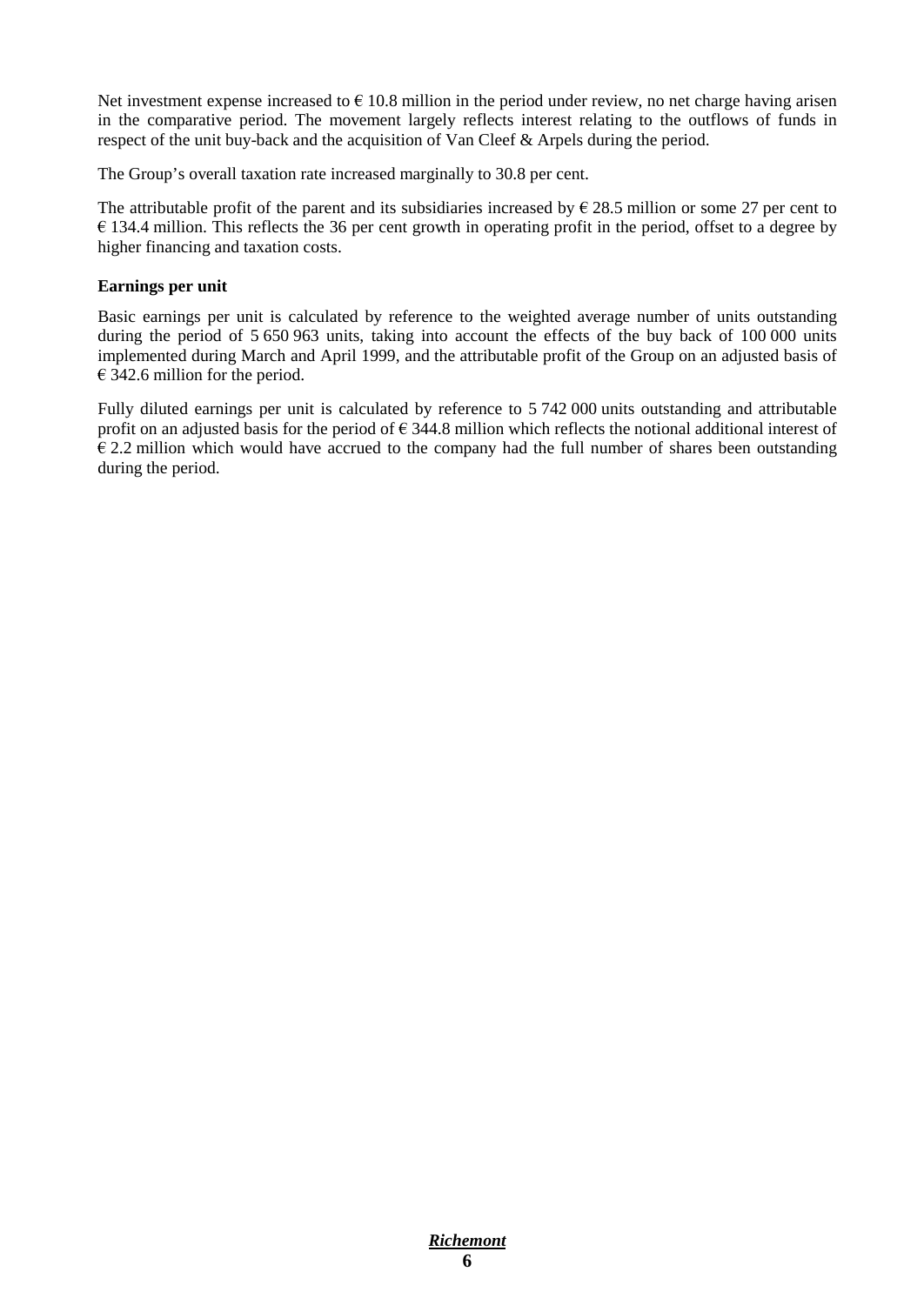#### **Associated companies - British American Tobacco p.l.c.**

The merger of Rothmans International and British American Tobacco p.l.c. ("BAT") was completed on 7 June 1999. In consequence, Richemont has equity accounted its interest in Rothmans International for the two-month period ended 31 May 1999 and will equity account its effective 23.3 per cent interest (being two thirds of the 35 per cent equity interest held jointly with Rembrandt Group Limited) in BAT for the period 1 June 1999 to 31 March 2000 and in subsequent periods.

As BAT's financial year ends on 31 December, Richemont's accounting treatment will in future involve adjustments to the results of BAT's financial year ended 31 December to eliminate the first 3 months of each year and to add the results for the quarter ending 31 March of the following year.

Richemont's accounting policies conform with International Accounting Standards, which require that full provision be made for all deferred tax assets and liabilities, whereas BAT prepares its financial statements under UK Generally Accepted Accounting Principles which prescribe partial provisioning. An adjustment must therefore be made to account for the difference in the accounting treatment of deferred tax assets and liabilities. In the current period the largest element thereof relates to costs incurred by BAT's subsidiary in the United States in terms of the master settlement reached by the tobacco industry with the majority of states during 1998.

The table below illustrates the adjustments made to BAT's reported results for the period to 30 September 1999 for inclusion in Richemont's financial statements.

|                                                                                                          | $\pmb{\pounds}$ m |
|----------------------------------------------------------------------------------------------------------|-------------------|
| Attributable profit as reported by BAT for the quarter ended 30 September 1999                           | 200.0             |
| Adjustments:                                                                                             |                   |
| in respect of deferred taxation<br>$\overline{\phantom{a}}$                                              | 79.0              |
| to eliminate goodwill amortisation<br>$\overline{\phantom{a}}$                                           | 91.0              |
| to eliminate exceptional items:                                                                          |                   |
| restructuring costs arising from the merger                                                              | 64.0              |
| - gain on disposal of brands                                                                             | (52.0)            |
| Adjusted attributable profit of BAT for the quarter ended 30 September 1999                              | 382.0             |
| Attributable profit of BAT for June 1999 (adjusted on the same basis)                                    | 72.7              |
| Adjusted attributable profit of BAT 1 June to 30 September 1999                                          | 454.7             |
| Richemont's 23.3 % share of the attributable profit of BAT<br>for the period 1 June to 30 September 1999 | 106.1             |
| Richemont's 66.7 % share of the attributable profit of Rothmans International                            | 36.4              |
| for the period 1 April to 31 May 1999                                                                    |                   |
| <b>Results of the Group's tobacco interests</b><br>for the period 1 April to 30 September 1999           | 142.5             |
|                                                                                                          | $\epsilon$ m      |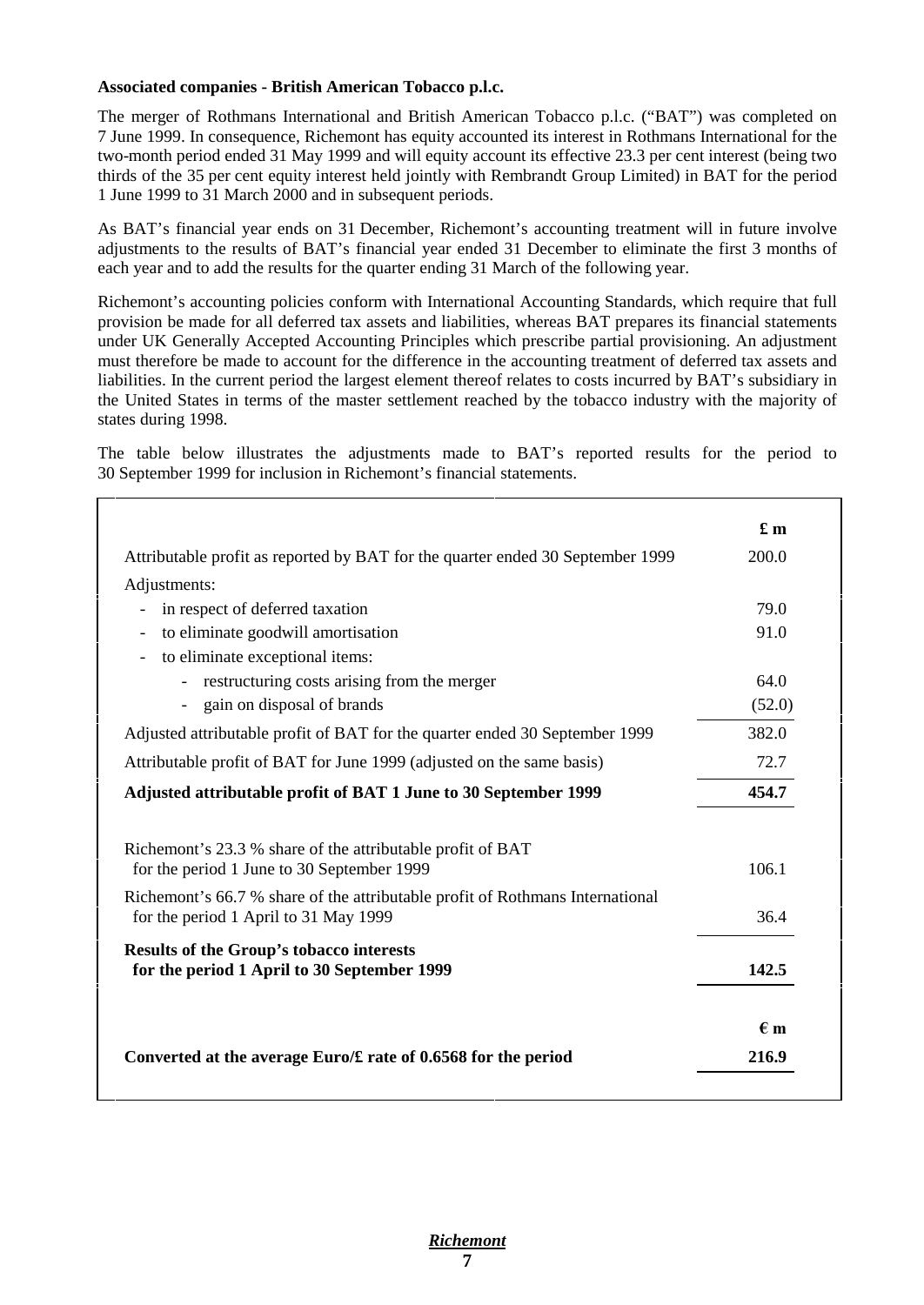Year-on-year comparisons of the results of BAT are complicated by the inclusion for the first time in the quarter to 30 September 1999 of the results of Rothmans International within BAT's published results. However, BAT's results on a pre-merger basis during the third quarter reflected an improvement over the trends seen in previous quarters of the current year. Operating profit on an adjusted basis for the quarter was only 1 per cent below the prior year's level whereas the operating results for the six-month period to 30 June 1999 had shown a decline of 9 per cent. BAT's earnings per share for the quarter ended 30 September 1999, adjusted for goodwill amortisation and exceptional items, were well above the level reported in respect of the first two quarters of the current year and 8 per cent above the level reported for the comparative quarter of the previous year.

In the announcement of its results for the nine months to 30 September 1999, BAT commented that group volumes continued to be affected by difficult trading conditions in the Asia-Pacific region, by price increases to fund the US tobacco settlements and by the cigarette export tax in Brazil. The good progress reported by BAT earlier in the year in a number of markets continued during the current quarter as, however, did the impact of downtrading on sales of BAT's international brands.

To date progress in the merger has been excellent, with many businesses already being managed on a unified basis. BAT believe therefore that the forecast cost savings of at least  $\pounds$  250 million per annum will be achievable as planned.

#### **Associated companies – Canal+**

During September, Richemont completed the sale of its 15 per cent interest in Canal+ in exchange for a 2.9 per cent interest in Vivendi SA. Richemont received 17.5 million shares in Vivendi in exchange for its interest in Canal+. Vivendi, which prior to the transaction held a 34 per cent interest in Canal+, is a world leader in utilities and is a major participant in the construction, property and communication industries. Richemont will equity account for its share of the results of Canal+ up to September 1999. As the Group's results for the six-month period to 30 September 1999 includes Richemont's share of Canal+'s results for the period from January to June, Richemont will include the results of Canal+ for the quarter from July to September in its results for the second half of the year.

Richemont's share of the attributable loss of Canal+ for the six months to 30 June 1999, after adjusting for goodwill amortisation, was  $\epsilon$  4.0 million, compared to a loss of  $\epsilon$  2.9 million in the previous year.

#### **Associated companies - Hanover Direct**

Richemont holds a 49 per cent interest in Hanover Direct, a leading direct retailer in the United States which provides branded merchandise to consumers through a portfolio of catalogues and e-commerce platforms as well as a range of telemarketing, e-commerce and fulfilment services to Internet based businesses.

In the six month period to 30 June 1999, Hanover Direct reported slightly increased net losses compared to the prior period. These losses are due primarily to the increased costs of implementing the company's strategic e-commerce and fulfilment initiatives, partly offset by significantly improved performances by the company's core catalogues. Internet related sales also grew significantly and Hanover Direct's third party fulfilment business was also successful in expanding its client base during the period.

At the attributable profit level, Richemont's share of Hanover Direct's losses for the six month period was  $\epsilon$  4.7 million compared to a loss of  $\epsilon$  4.1 million in the prior period.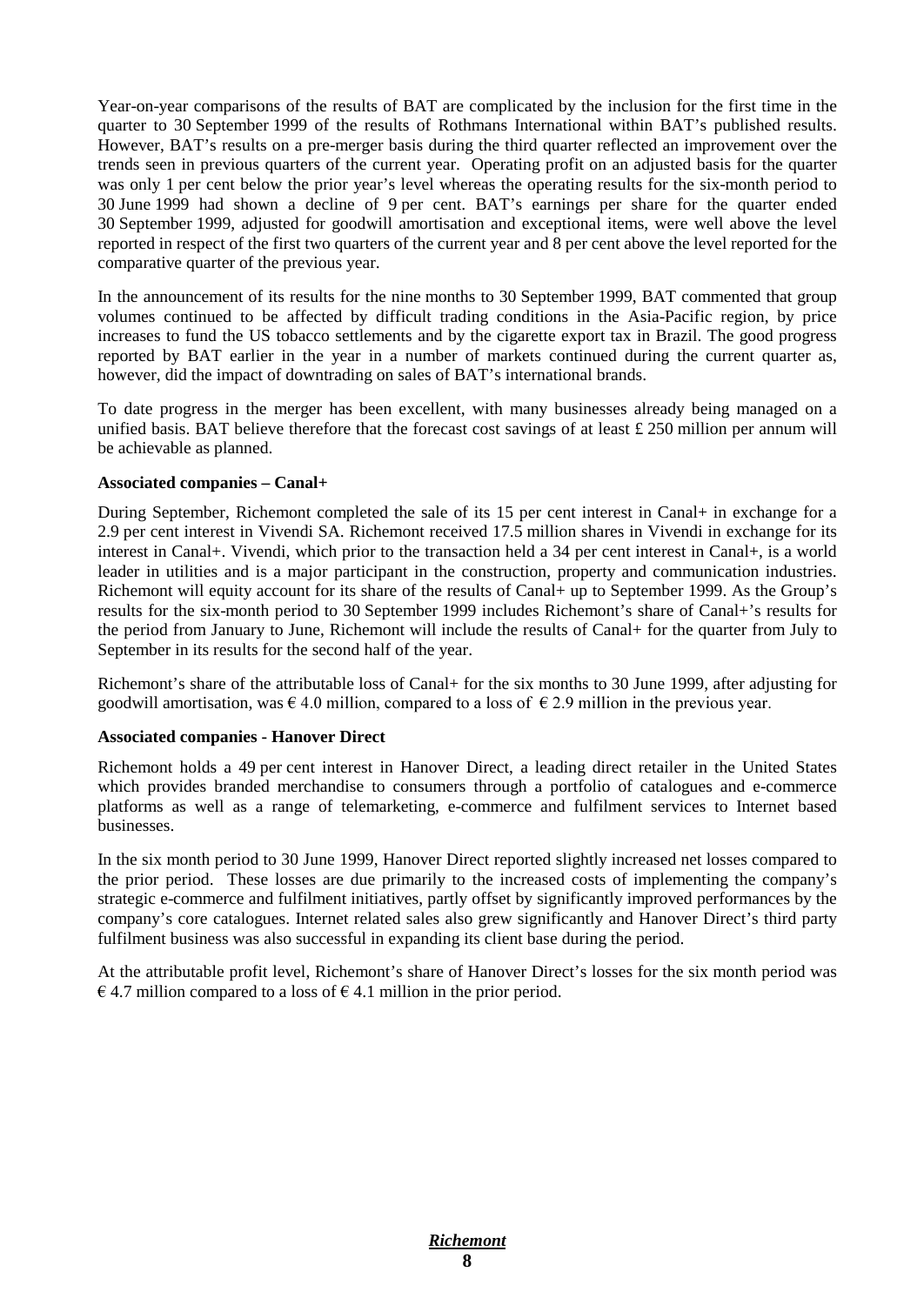#### **Consolidated cash flow**

As noted on page 5 of this report, the Group's 66.7 per cent interest in Rothmans International held during the six months to 30 September 1998 and the two-month period up to end May 1999 has been reflected in this report using the equity method. In consequence, the cash flows generated by Rothmans International are excluded from the consolidated cash flow statement presented below, which reflects only dividend flows from the company.

|                                                      | 30 September 1999 | 30 September 1998 |
|------------------------------------------------------|-------------------|-------------------|
|                                                      |                   | Proforma          |
|                                                      | $\epsilon$ m      | $\epsilon$ m      |
| Operating profit                                     | 205.9             | 151.6             |
| Depreciation and other non-cash items                | 41.8              | 30.4              |
| Decrease/(increase) in working capital               | (63.0)            | (164.9)           |
| Net cash inflow from operating activities            | 184.7             | 17.1              |
| Dividends received from associates                   | 52.0              | 96.6              |
| Returns on investments and servicing of finance      | (8.9)             | (10.2)            |
| Taxation paid                                        | (55.8)            | (99.0)            |
| Net acquisitions of tangible fixed assets            | (57.4)            | (39.6)            |
| Buy-back of Richemont units                          | (79.5)            |                   |
| Other acquisitions and investments                   | (280.8)           | 9.2               |
| Net cash outflow before financing activities         | (245.7)           | (25.9)            |
| Dividends paid                                       |                   | (42.7)            |
| Other financing activities                           | 8.0               | (29.7)            |
| Exchange rate effects                                | (1.8)             | (1.0)             |
| Decrease in cash, cash equivalents                   |                   |                   |
| and short-term borrowings                            | (239.5)           | (99.3)            |
| Cash and cash equivalents at beginning of the period | 109.2             | (13.8)            |
| Cash and cash equivalents at end of period           | (130.3)           | (113.1)           |

Net cash inflow from operating activities increased by  $\epsilon$  167.6 million, reflecting the increase in operating profit together with a lower increase in the level of working capital in the Group's luxury goods businesses compared with the prior period. This has been achieved notwithstanding the expansion of the Group's retail network and higher levels of sales.

Dividends received from associates principally reflects the dividends received from BAT during the period under review and from Rothmans International during the comparative period.

Other acquisitions and investments includes the acquisition of a 60 per cent interest in Van Cleef & Arpels in May 1999 together with other smaller investments during the period.

Richemont's dividend for the year ended 31 March 1999 was paid to unitholders during October and, in consequence, has no impact on the Group's cash flow in the period. The prior year comparative figure reflects that element of the dividend for the year ended 31 March 1998 which had been paid prior to 30 September, the balance being paid in October 1998.

Cash and cash equivalents at the beginning of the period excludes cash and cash equivalents in respect of Rothmans International, which was included in the consolidated balance sheet as at 31 March 1999 but which, in accordance with the approach set out on page 5, has now been included on an equity accounted basis. Proforma comparative results exclude the cash flow generated by Rothmans International on the same basis.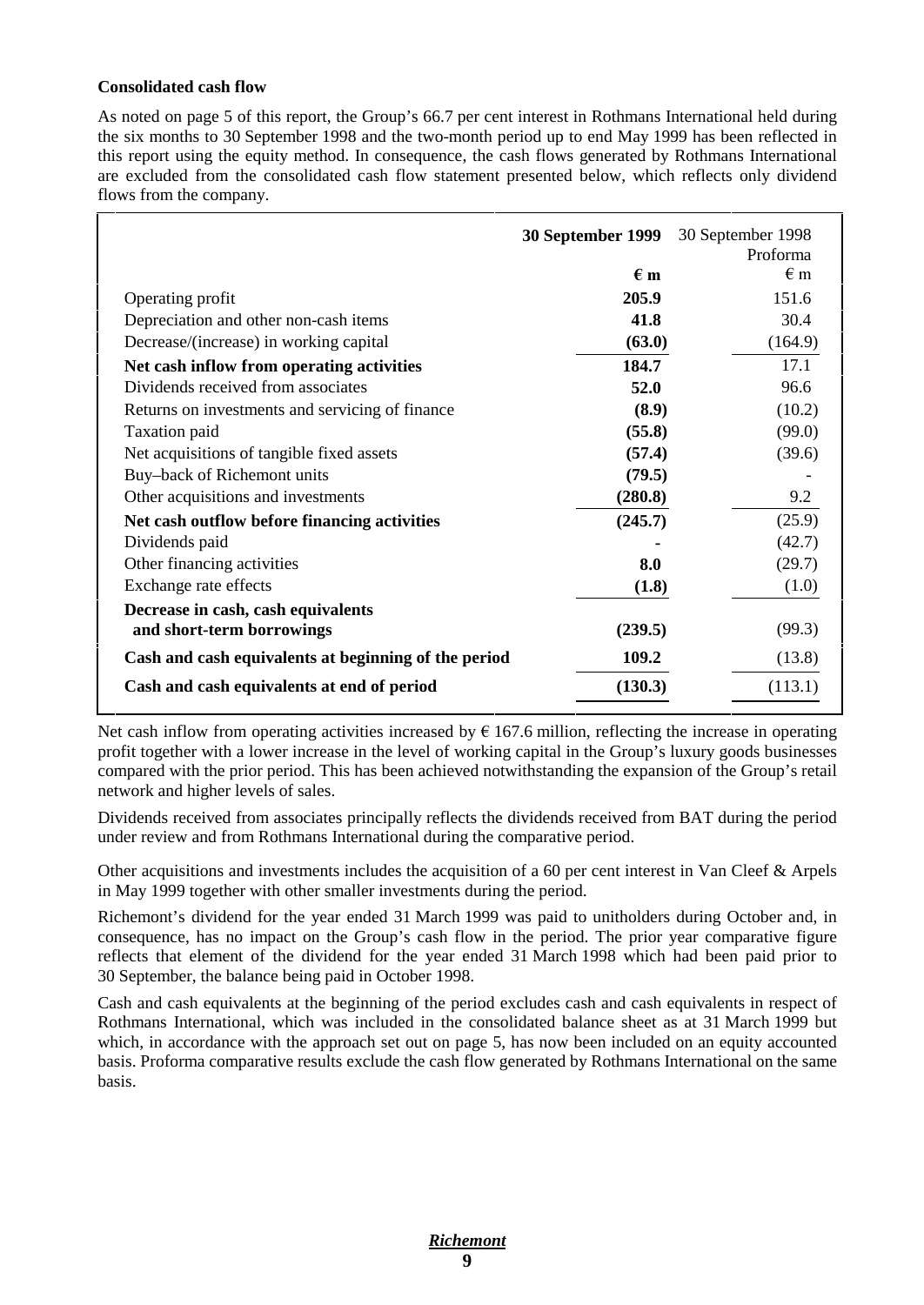#### **Consolidated balance sheet**

To facilitate comparison of the September 1999 balance sheet with the position at 31 March 1999, the March 1999 balance sheet is presented on a proforma basis, effectively deconsolidating Richemont's interest in Rothmans International and presenting it as an associated company.

|                                                  | 30 September 1999 | 31 March 1999<br>Proforma |
|--------------------------------------------------|-------------------|---------------------------|
|                                                  | $\epsilon$ m      | $\epsilon$ m              |
| <b>Fixed assets</b>                              |                   |                           |
| Tangible                                         | 395.6             | 363.4                     |
| Investments in associated companies              | 475.0             | 1 540.3                   |
| Other long-term investments                      | 418.1             | 185.0                     |
|                                                  | 1 288.7           | 2 0 8 8.7                 |
| Net working capital                              | 787.6             | 822.9                     |
| Net operating assets                             | 2 0 7 6 .3        | 2911.6                    |
| Goodwill                                         | 5 471.6           | 1943.9                    |
| Net borrowings                                   | (970.2)           | (720.7)                   |
| Cash, cash equivalents and short-term borrowings | (130.3)           | 109.2                     |
| Long-term borrowings                             | (839.9)           | (829.9)                   |
| Other long-term liabilities                      | (83.0)            | (78.0)                    |
|                                                  | 6 4 9 4.7         | 4 0 5 6.8                 |
| Capital employed                                 |                   |                           |
| Unitholders' funds                               | 6484.4            | 4 0 4 7 .7                |
| Minority interests                               | 10.3              | 9.1                       |
|                                                  | 6 494.7           | 4 0 5 6.8                 |

The decrease in the reported level of investments in associated companies reflects the impact of the merger of Rothmans International with BAT.

Other long-term investments have increased largely due to the inclusion for the time being of the Group's interest in Van Cleef & Arpels. In the financial statements for the year to 31 March 2000 this investment will be fully consolidated.

Net working capital fell to  $\epsilon$  787.6 million reflecting an increase in operating working capital, offset by the accrual in respect of the dividend payable in respect of Richemont units, which was paid in early October.

Goodwill increased substantially to  $\epsilon$  5 471.6 million as a consequence of the Group's investment in BAT in June this year. Goodwill of  $\epsilon$  3 860.2 million arose in consequence of the merger.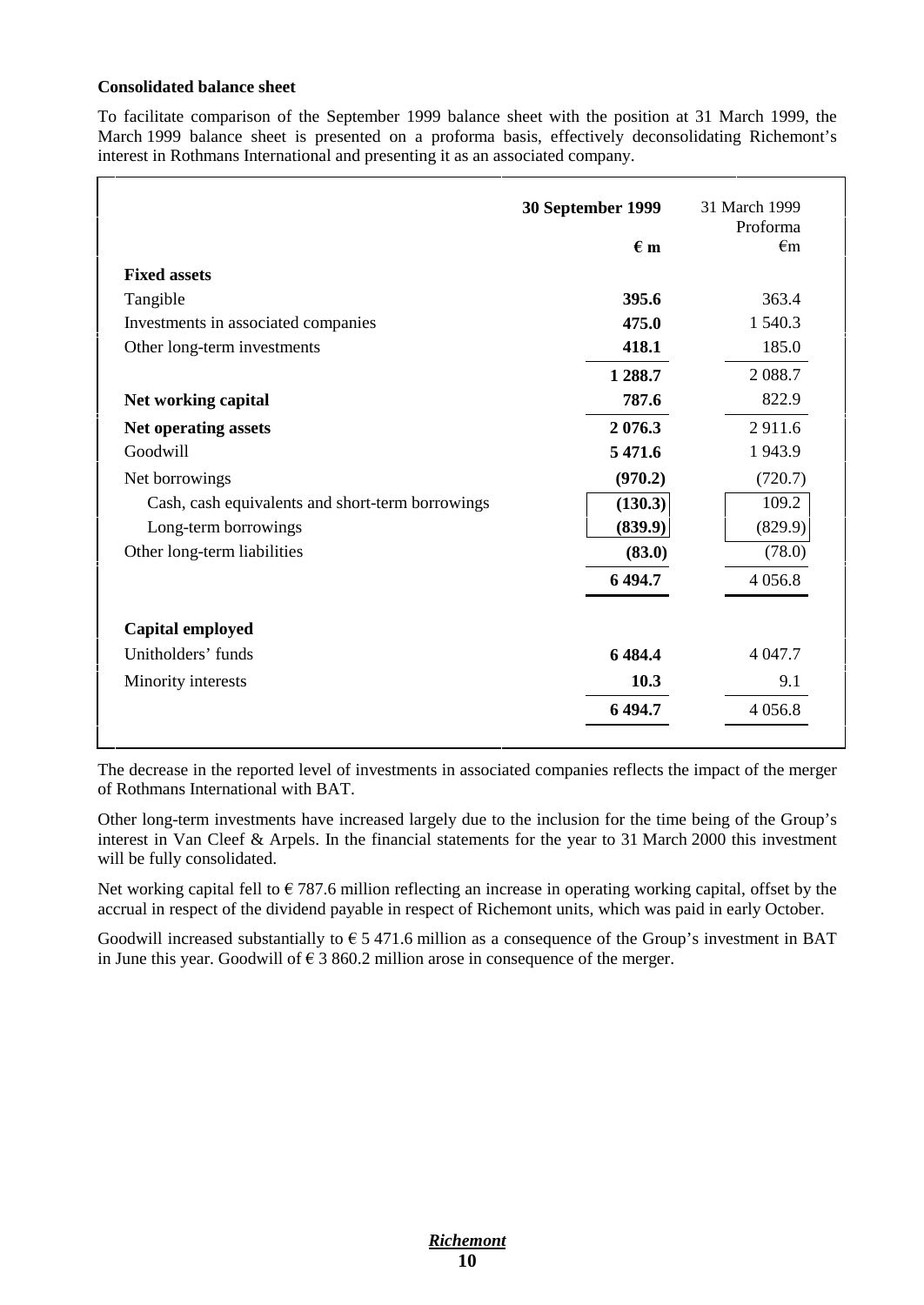#### **Changes in unitholders' funds**

The table below illustrates the movement in unitholders' funds during the period under review.

|                                                                 | $\epsilon$ m |
|-----------------------------------------------------------------|--------------|
| Profit attributable to unitholders on an adjusted basis         | 342.6        |
| Goodwill amortisation                                           | (137.6)      |
| Exceptional items:                                              |              |
| as reported by the parent<br>$\overline{\phantom{a}}$           | 2 5 8 2 . 4  |
| as reported by associated companies<br>$\overline{\phantom{a}}$ | (4.3)        |
| Profit attributable to unitholders on a reported basis          | 2 7 8 3 .1   |
| Dividends declared                                              | (115.9)      |
| Buy-back of Richemont 'A' units                                 | (79.5)       |
| Translation and other adjustments                               | (151.0)      |
| Net increase in unitholders' funds                              | 2436.7       |
| Unitholders' funds at the beginning of the period               | 4 0 4 7 .7   |
| Unitholders' funds at the end of the period                     | 6 4 8 4 . 4  |

Unitholders' funds increased during the period by  $\epsilon$  2 436.7 million, the increase being principally due to profit attributable to unitholders on a reported basis of  $\epsilon$  2 783.1 million, reduced by the buy-back of Richemont 'A' units and the dividend of  $\epsilon$  115.9 million declared at the annual general meeting in September and paid in October. Unitholders' funds at the end of the period amounted to  $\epsilon$  6 484.4 million.

#### **Accounting policies**

The interim financial statements have been prepared in accordance with the same accounting policies as those set out on pages 53 to 55 of the Annual Report for the year ended 31 March 1999, with the exception of the presentation of the Group's share of the results of associated companies as detailed on page 5 of this report.

In compliance with the recently introduced International Accounting Standard 19 (revised) in respect of employee benefits, the Group has, with effect from 1 April 1999, amended its accounting policy in terms of employee benefits in general and pension obligations in particular. The transitional adjustment required to be recognised in terms of the balance sheet as at 31 March 1999 is currently being quantified and will be reported in the financial statements for the full year to 31 March 2000 as an adjustment to the opening balance of retained earnings. It is anticipated that this adjustment will have no material impact on retained earnings.

#### **Swiss Stock Exchange compliance**

The interim financial statements comply with the listing rules of the Swiss Stock Exchange.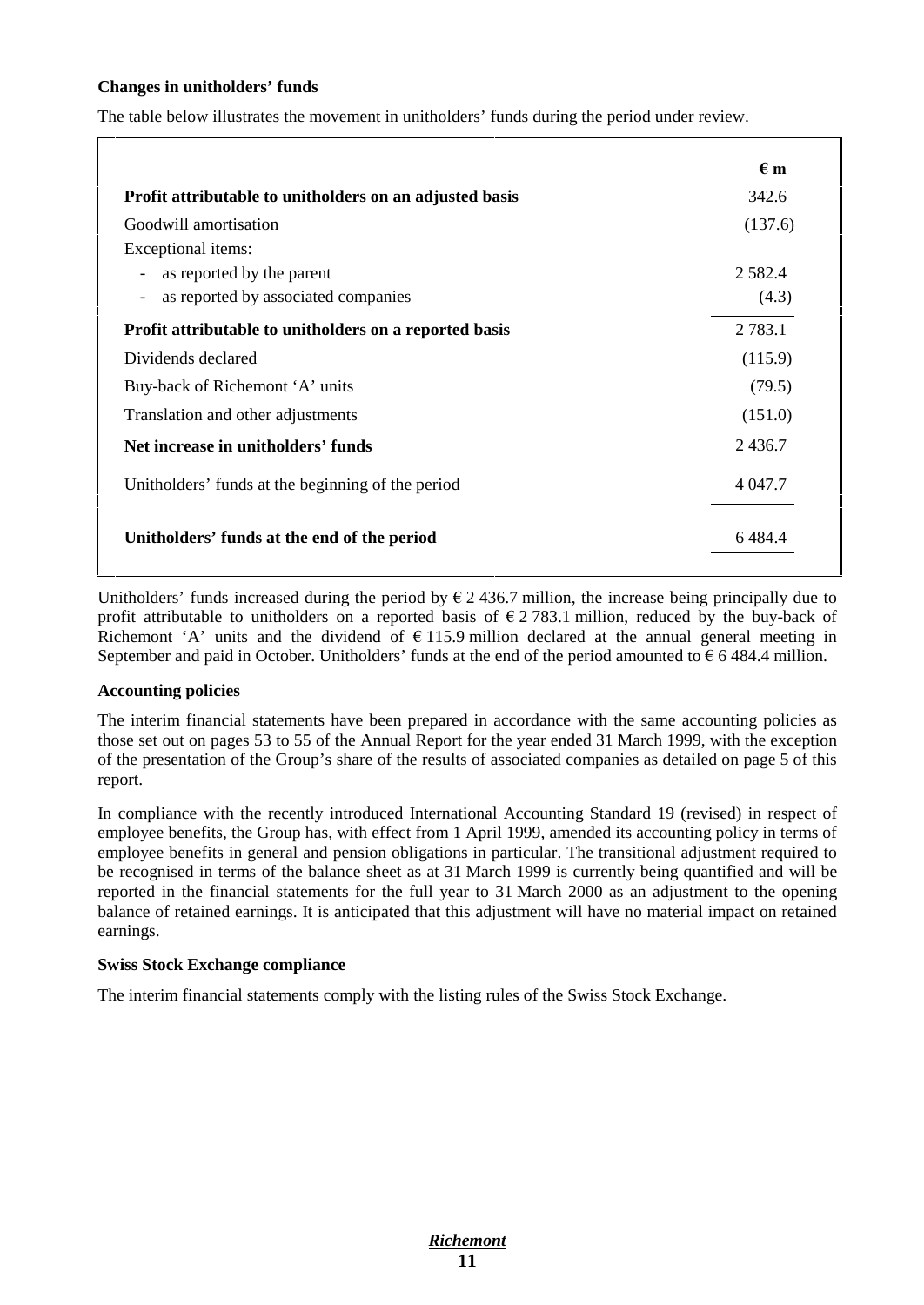#### **Buy-back of Richemont units**

The Board of Richemont has approved a programme to repurchase up to 100 000 Richemont 'A' units, representing some 2 per cent of the 'A' units in circulation. It is anticipated that the buy-back will be effected from time to time over the coming twelve month period through the purchase in the respective markets of 'A' units or Richemont depositary receipts. No second trading line will be introduced on the Swiss Exchange as a consequence of the offer. This programme is in addition to the buy-back of 100 000 units announced in February 1999 and completed in April 1999.

#### **Outlook**

A substantial proportion of Richemont's attributable profit is generated by its associated companies. Furthermore, for a variety of reasons, the earnings arising from Richemont's shareholding in British American Tobacco in the second half of the year are not comparable to those derived from Rothmans International in the previous period. Given that Richemont's associated companies are publicly quoted, it would be inappropriate for Richemont to comment on the earnings outlook for those companies. The following comments are therefore confined to Richemont's luxury goods businesses.

Richemont's luxury goods businesses have benefited during the first six months of the current year from the recovery in demand in Far Eastern markets together with the continued strength of the US economy. In line with the experience of other luxury goods companies, the improving trend in the Group's sales was already in evidence during the second half of the previous financial year. A continuation in the second six months of the strong rate of growth in sales seen during the period under review, may therefore not be achievable.

Notwithstanding that sales growth may slow in the second half year, the growth in expenditure on the Group's brands is planned to continue at a rate similar to that seen in the first six-month period. As a result, the improvement in operating profit of 36 per cent seen in the period under review is unlikely to be maintained. Nonetheless, with significant new product initiatives, additional store openings and promotional activities linked to the important pre-Christmas period, we are confident that Richemont's luxury goods businesses will be able to report good growth in attributable profit for the year as a whole.

Compagnie Financière Richemont AG Zug, 22 November 1999

**Nikolaus Senn Johann Rupert Chairman Chief Executive**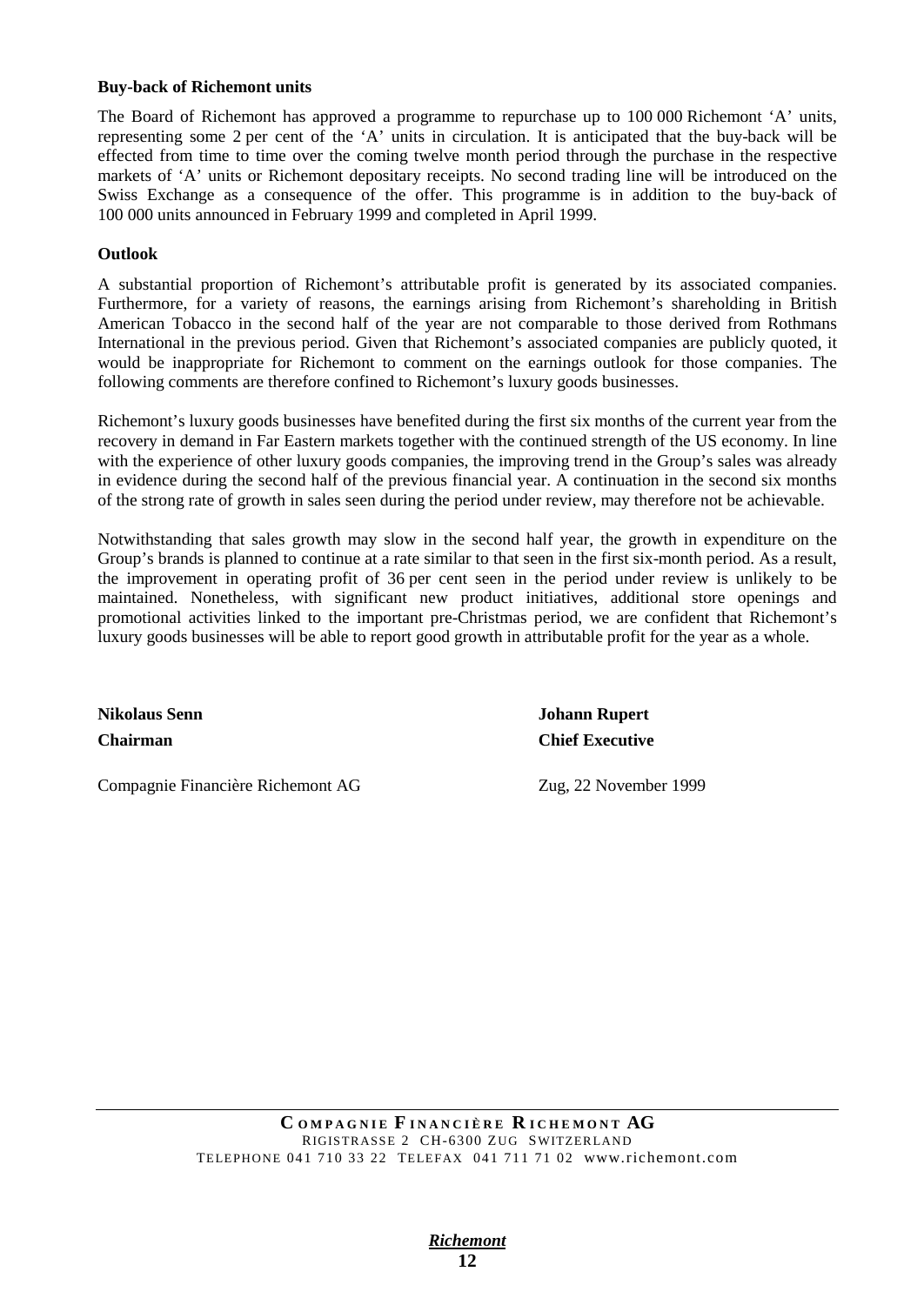## **Appendix 1**

## **Consolidated profit and loss account – on a reported basis**

|                                                        | <b>Notes</b> | <b>Sept 1999</b> | Sept 1998<br>Proforma |
|--------------------------------------------------------|--------------|------------------|-----------------------|
|                                                        |              | $\epsilon$ m     | $\epsilon$ m          |
| <b>Operating profit</b>                                |              | 205.9            | 151.6                 |
| Goodwill amortisation                                  | 1            | (36.3)           | (34.7)                |
| Exceptional items                                      | 2            | 2 5 8 2.4        |                       |
| Profit before net investment expense and taxation      |              | 2 752.0          | 116.9                 |
| Net investment expense                                 |              | (10.8)           |                       |
| <b>Profit before taxation</b>                          |              | 2 741.2          | 116.9                 |
| Taxation                                               |              | (60.1)           | (45.2)                |
| <b>Profit after taxation</b>                           |              | 2681.1           | 71.7                  |
| Minority interests                                     |              | (0.6)            | (0.5)                 |
| Attributable profit of the parent and its subsidiaries |              | 2680.5           | 71.2                  |
| Share of attributable profit of associates             |              | 102.6            | 115.7                 |
| Attributable profit of the Group on a reported basis   |              | 2 783.1          | 186.9                 |
| Earnings per unit on a reported basis - basic          | 3            | € 492.50         | € 32.55               |
| Earnings per unit on a reported basis - fully diluted  |              | € 485.07         | € 32.55               |

A summary of the effects of goodwill amortisation and exceptional items on profit attributable to unitholders is shown below:

|                                                                  | <b>Sept 1999</b><br>$\epsilon$ m | Sept 1998<br>Proforma<br>$\epsilon$ m |
|------------------------------------------------------------------|----------------------------------|---------------------------------------|
| Attributable profit of the Group on a reported basis             | 2 783.1                          | 186.9                                 |
| Elimination of goodwill amortisation                             | 137.6                            | 102.1                                 |
| Reported by the parent and its subsidiaries                      | 36.3                             | 34.7                                  |
| Reported by associates                                           | 101.3                            | 67.4                                  |
| Elimination of exceptional items                                 | (2578.1)                         |                                       |
| Gain arising from Rothmans International / BAT merger            | (2582.4)                         |                                       |
| Reported by BAT                                                  | 4.3                              |                                       |
| Attributable profit of the Group on an adjusted basis            | 342.6                            | 289.0                                 |
| Earnings per unit on an adjusted basis – basic<br>$\overline{4}$ | € 60.63                          | € 50.33                               |
| Earnings per unit on an adjusted basis - fully diluted           | € 60.05                          | € 50.33                               |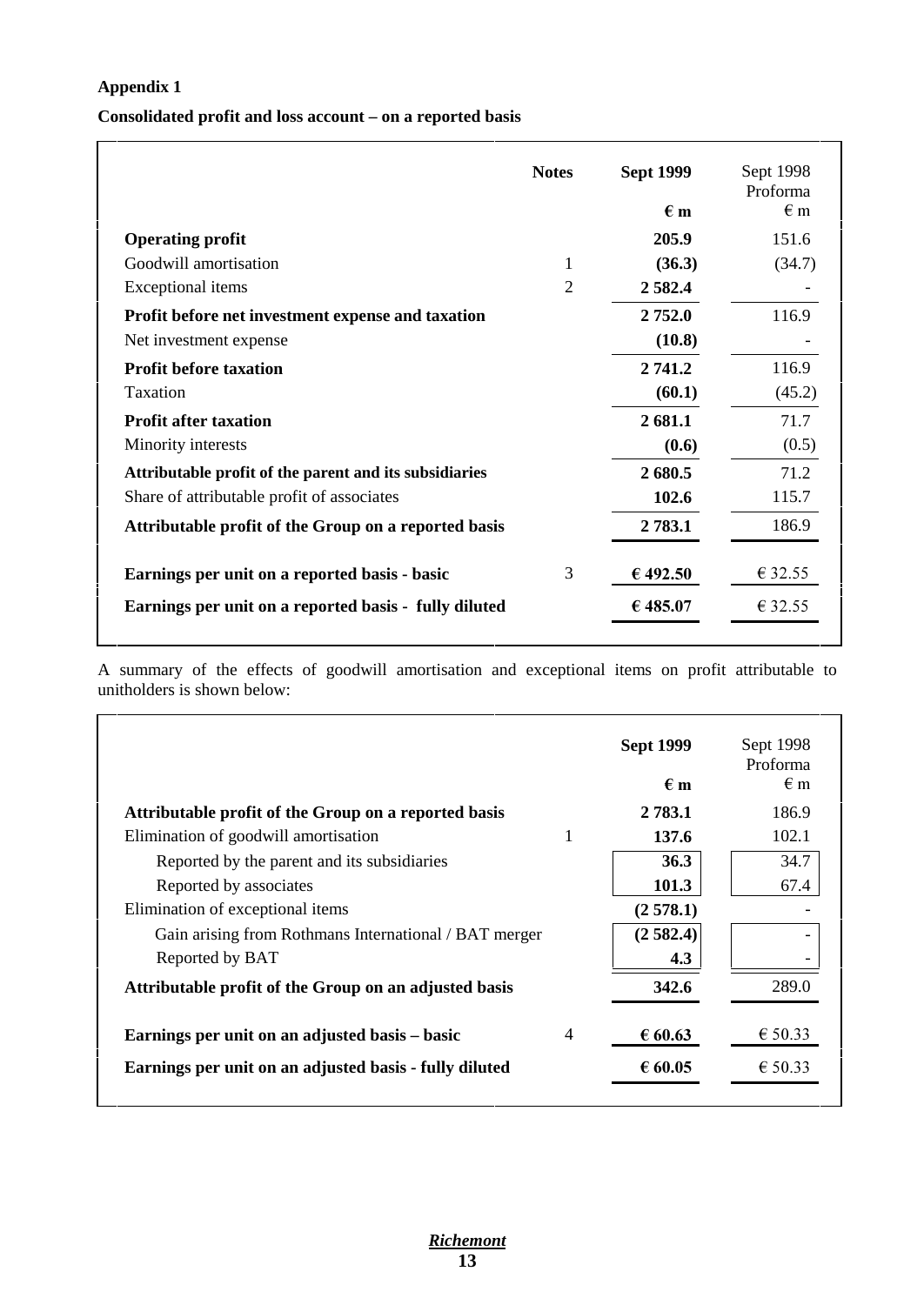#### **Note 1 - Goodwill amortisation**

As shown above, the reported results have been impacted by the Group's accounting policy of amortising goodwill through the consolidated profit and loss account. The goodwill amortisation charge at the pre-tax profit level for the six months ended 30 September 1999 was  $\epsilon$  36.3 million. An additional goodwill amortisation charge of  $\epsilon$  101.3 million arises in respect of the Group's interest in associated companies. Of this,  $\epsilon$  64.3 million relates to the Group's investment in BAT. Given the complexity of that transaction, however, the goodwill figure arising is provisional at this time.

#### **Note 2 – Exceptional items**

The exceptional gain in the six months to 30 September 1999 represents the gain realised by Richemont on the merger of Rothmans International with British American Tobacco. The transaction has been accounted for as a dilution of the Group's interest in Rothmans International in return for an equity interest in the enlarged BAT, resulting in a gain of  $\epsilon$  2 582.4 million. The gain is calculated on the basis of the value of the shares in BAT received in consideration for the Group's interest in Rothmans International and the Group's share of the underlying net assets of Rothmans International together with the goodwill related thereto as at the date of transfer.

#### **Note 3 – Earnings per unit on a reported basis**

Basic earnings per unit is calculated by reference to the weighted average number of units outstanding during the period of 5 650 963 units, taking into account the effects of the buy back of 100 000 units implemented during March and April 1999, and the attributable profit of the Group on a reported basis of  $\epsilon$  2 783.1 million for the period.

Fully diluted earnings per unit is calculated by reference to 5 742 000 units outstanding and attributable profit on a reported basis for the period of  $\epsilon$  2 785.3 million which reflects the notional additional interest of  $\epsilon$  2.2 million which would have accrued to the company had the full number of shares been outstanding during the period.

#### **Note 4 – Earnings per unit on an adjusted basis**

See note on page 6 of this document.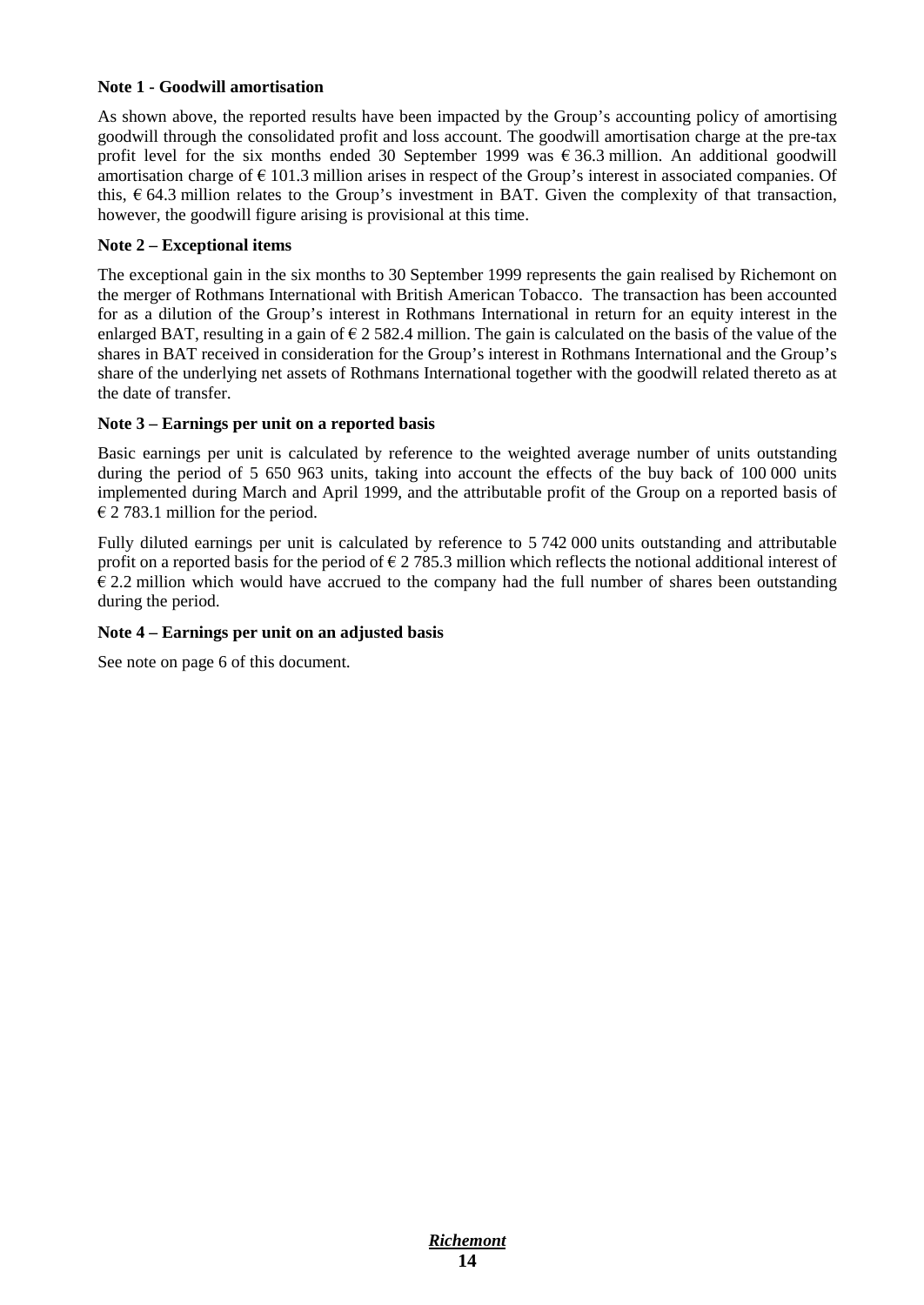### **Appendix 2**

#### **Reporting currency**

Richemont has adopted the Euro for financial reporting purposes with effect from 1 April 1999. For the sixmonth period ended 30 September 1999 average exchange rates against the Euro have been used to translate the results of subsidiaries and associates not reporting in Euros. Given that the Euro was introduced only on 1 January 1999, the comparative results for the six months ended 30 September 1998 have been translated using average exchange rates against the Ecu.

| Average exchange rates against the Ecu/Euro | September 1999 | September 1998    |
|---------------------------------------------|----------------|-------------------|
| <b>Sterling</b>                             | 0.6568         | 0.6711            |
| U.S. dollar                                 | 1.0544         | 1.1141            |
| Swiss franc                                 | 1.5997         | 1.6443            |
|                                             |                |                   |
| Closing exchange rates against the Euro     | September 1999 | <b>March 1999</b> |
| <b>Sterling</b>                             | 0.6490         | 0.6682            |
| U.S. dollar                                 | 1.0706         | 1.0733            |

#### **Richemont SA - change in currency denomination**

In consequence of the change of reporting currency of the Group, it will be necessary for unitholders to approve a change in the currency of denomination of the share capital and participation reserve of Richemont SA, Luxembourg. An extraordinary general meeting of Richemont SA will be held for this purpose during the first quarter of 2000.